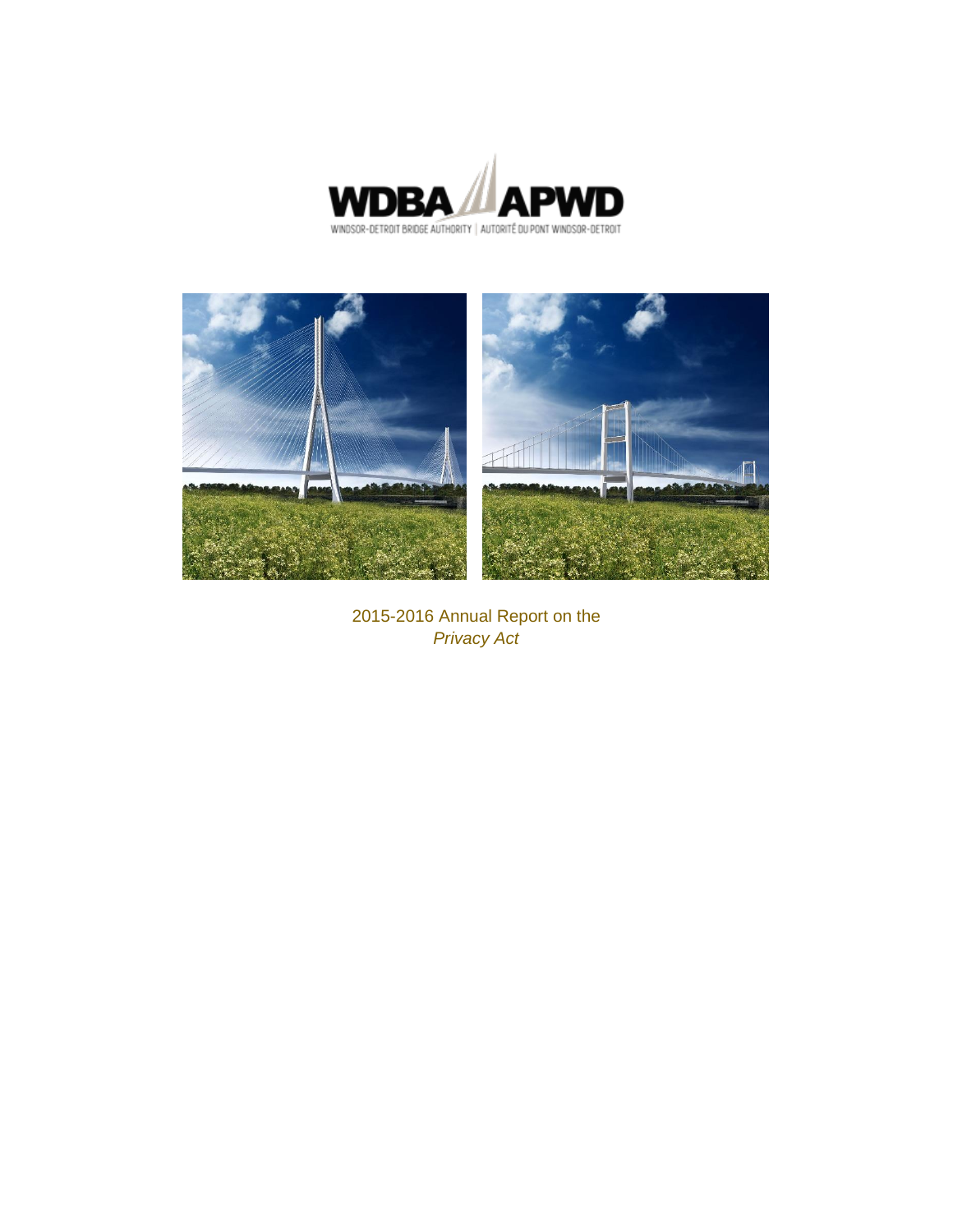### **Table of Contents**

- *1.* Report on the *Privacy Act*
- 1.1 Introduction
- 1.2 Corporate Overview
- 1.3 Establishment of the ATIP Program
- 1.4 Delegation Orders
- 1.5 Statistical Report
- 1.6 Completion Time and Extensions
- 1.7 Education and Training
- 1.8 Policies, Guidelines, Procedures, and Initiatives
- 1.9 Complaints, Investigations and Federal Court Cases
- 1.10 Privacy Breaches
- 1.11 Privacy Impact Assessments
- 1.12 Disclosures Under Paragraph 8(2)(m) of the *Privacy Act*

#### **Appendices**

Appendix A: Statistical Report on the *Privacy Act*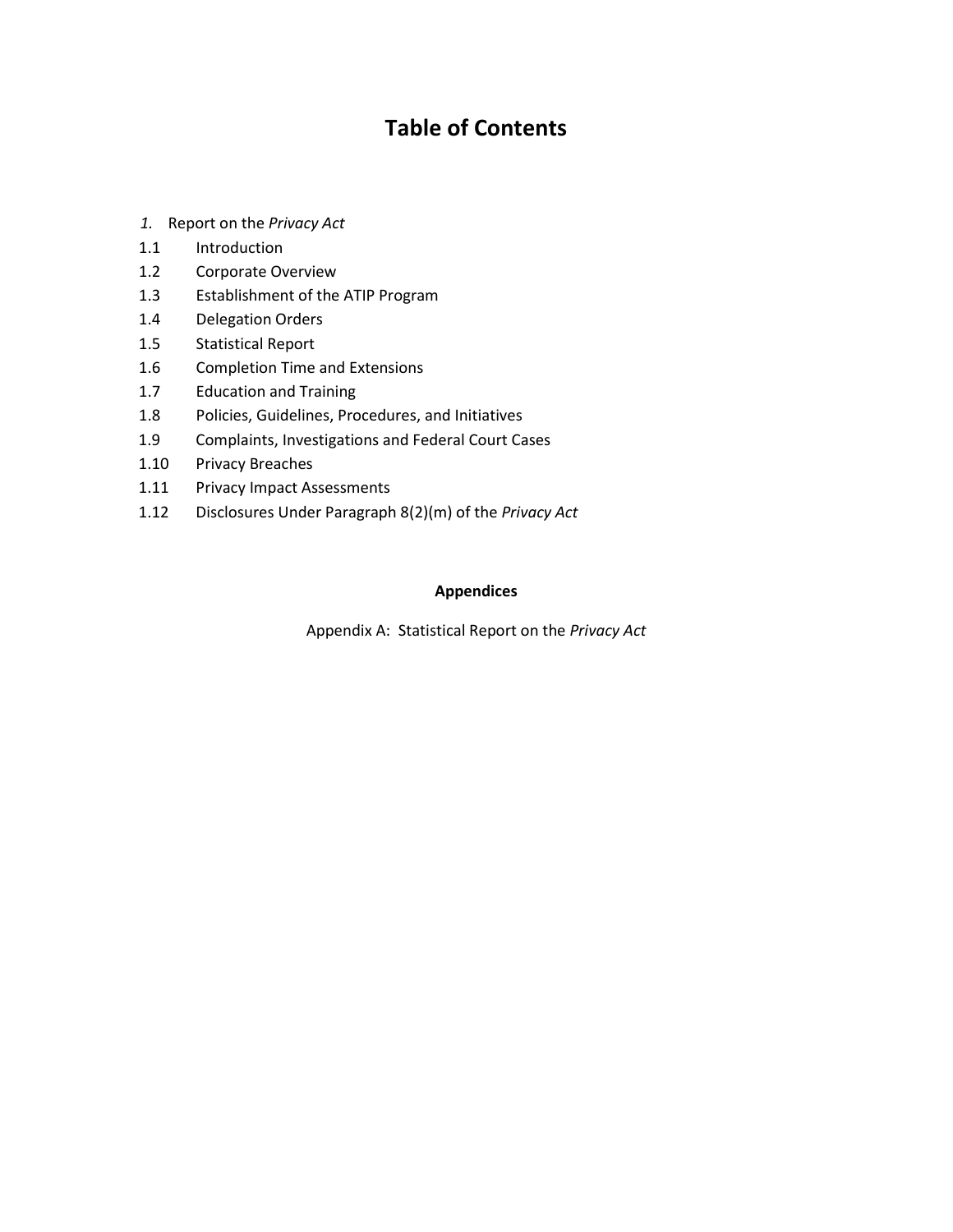# 1. Report on the *Privacy Act*

### 1.1 Introduction

The *Privacy Act* provides Canadian citizens, permanent residents of Canada and all individuals present in Canada with the right of access to, and the right to request the correction of personal information about themselves that is under the control of a government institution. The right of access also extends to the personal opinions and views that have been expressed about the individual by other individuals, including the names of those other individuals where they appear with the views and opinions that they have expressed.

The *Privacy Act* also provides the legal framework for the collection, use, disclosure, accuracy, retention, protection and disposition of personal information which is under the control of government institutions subject to the *Privacy Act*.

This Annual Report, to be tabled in Parliament in accordance with section 72 of the *Privacy Act*, summarizes the activities of the Windsor-Detroit Bridge Authority (WDBA) as they relate to the administration of the *Privacy Act* for the period extending from April 1, 2015 to March 31, 2016.

### 1.2 Corporate Overview

WDBA is a non-agent parent Crown Corporation established by Letters Patent pursuant to s.29 (1) of the *International Bridges and Tunnels Act*. It is a Schedule III, Part I parent Crown Corporation under Part X of the *Financial Administration Act* (the FAA).

WDBA is accountable to Parliament through the Minister of Infrastructure and Communities. As a Crown corporation, it is subject to the Crown corporation governance regime established under Part X of the FAA and a range of other applicable statutes.

Under the terms of its Letters Patent and the Crossing Agreement, WDBA is responsible for constructing and operating the Detroit River International Crossing, through one or more public-private partnership (P3) agreements. (In May 2015, the Prime Minister of Canada and the Governor of the State of Michigan named the bridge and project, the Gordie Howe International Bridge.)

## 1.3 Establishment of the Access to Information and Privacy Program

The Access to Information and Privacy program was formally established during the reporting period, and the Chief Financial Administrative Officer (CFAO) coordinated most of the activities pertaining to the administration of the *Access to Information Act* and *Privacy Act*, with the assistance of two staff members and one outside resource. Fiscal year 2016-2017 will be used to consolidate the program and develop in-house expertise on the interpretation and application of the two *Acts*.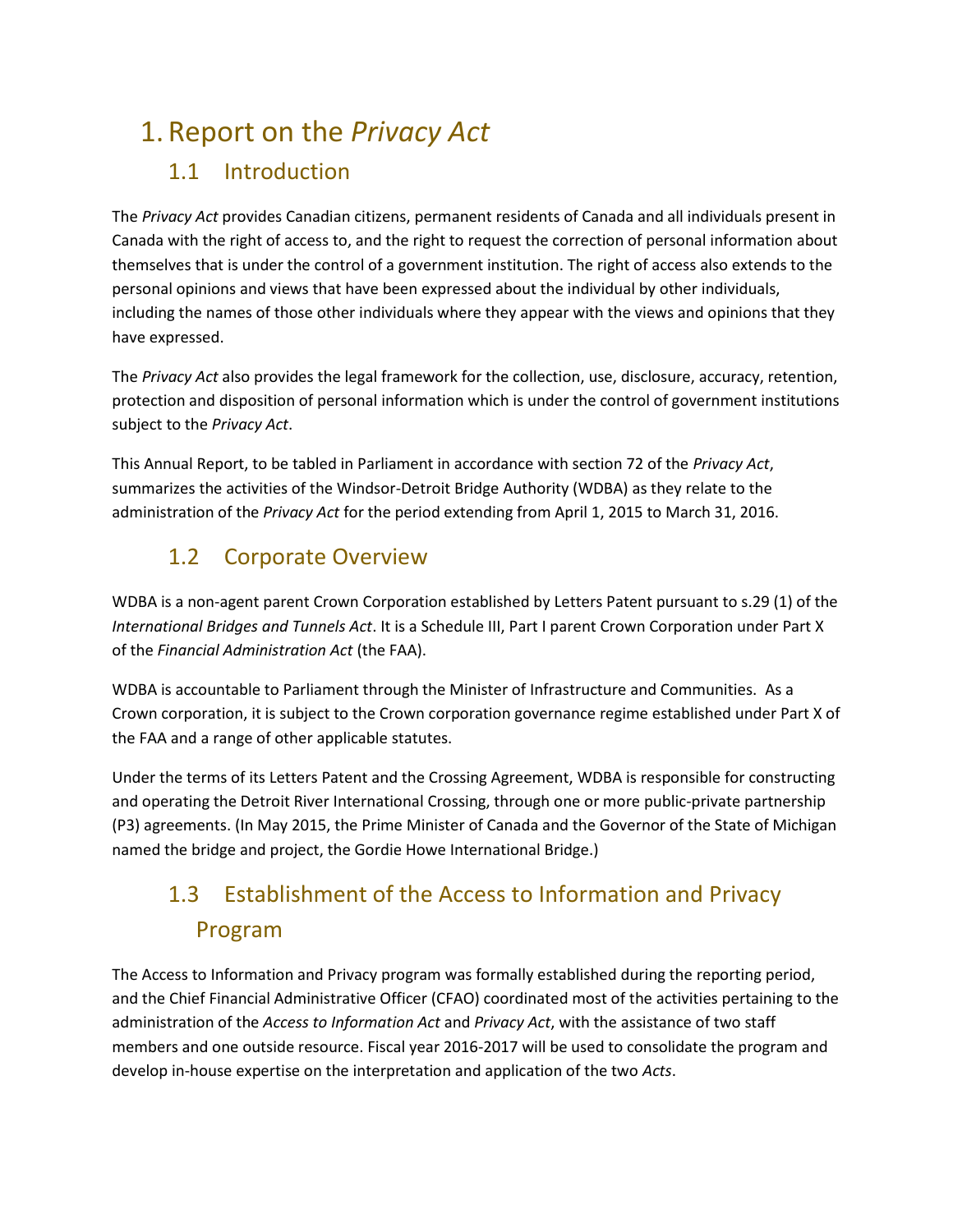### 1.4 Delegation Orders

Section 73 of the *Privacy Act* provides that "*The head of a government institution may, by order, designate one or more officers or employees of that institution to exercise or perform any of the powers, duties or functions of the head of the institution under this Act that are specified in the order.*"

The WDBA had no delegation order for the reporting period, as the powers and responsibilities under the *Access to Information Act* were retained exclusively by the head of the institution, the President and CEO.

### 1.5 Statistical Report

The statistical reports prepared by government institutions provide aggregate data on the application of the *Privacy Act*.

WDBA received one request for access to personal information under the *Privacy Act* during the reporting period. The processing of that request was still ongoing as of March 31, 2016, and it was carried over to fiscal year 2016-2017.

| <b>Requests Under the Privacy Act</b>      |                           |  |  |  |  |  |
|--------------------------------------------|---------------------------|--|--|--|--|--|
| Number of requests (2015-2016)             |                           |  |  |  |  |  |
| <b>Type</b>                                | <b>Number of Requests</b> |  |  |  |  |  |
| Received during reporting period           |                           |  |  |  |  |  |
| Outstanding from previous reporting period |                           |  |  |  |  |  |
| <b>Total</b>                               |                           |  |  |  |  |  |
| Closed during reporting period             |                           |  |  |  |  |  |
| Carried over to next reporting period      |                           |  |  |  |  |  |

WDBA's 2015-2016 statistical report on the *Privacy Act* is provided in Appendix B.

### 1.6 Completion Time and Extensions

WDBA received one request for access to personal information under the *Privacy Act* during the reporting period. A time extension was applied and, as the processing of that request was still ongoing as of March 31, 2016, it was carried over to fiscal year 2016-2017.

### 1.7 Education and Training

During the fall of 2015 briefings as well as training and awareness sessions were held with the help of an external resource: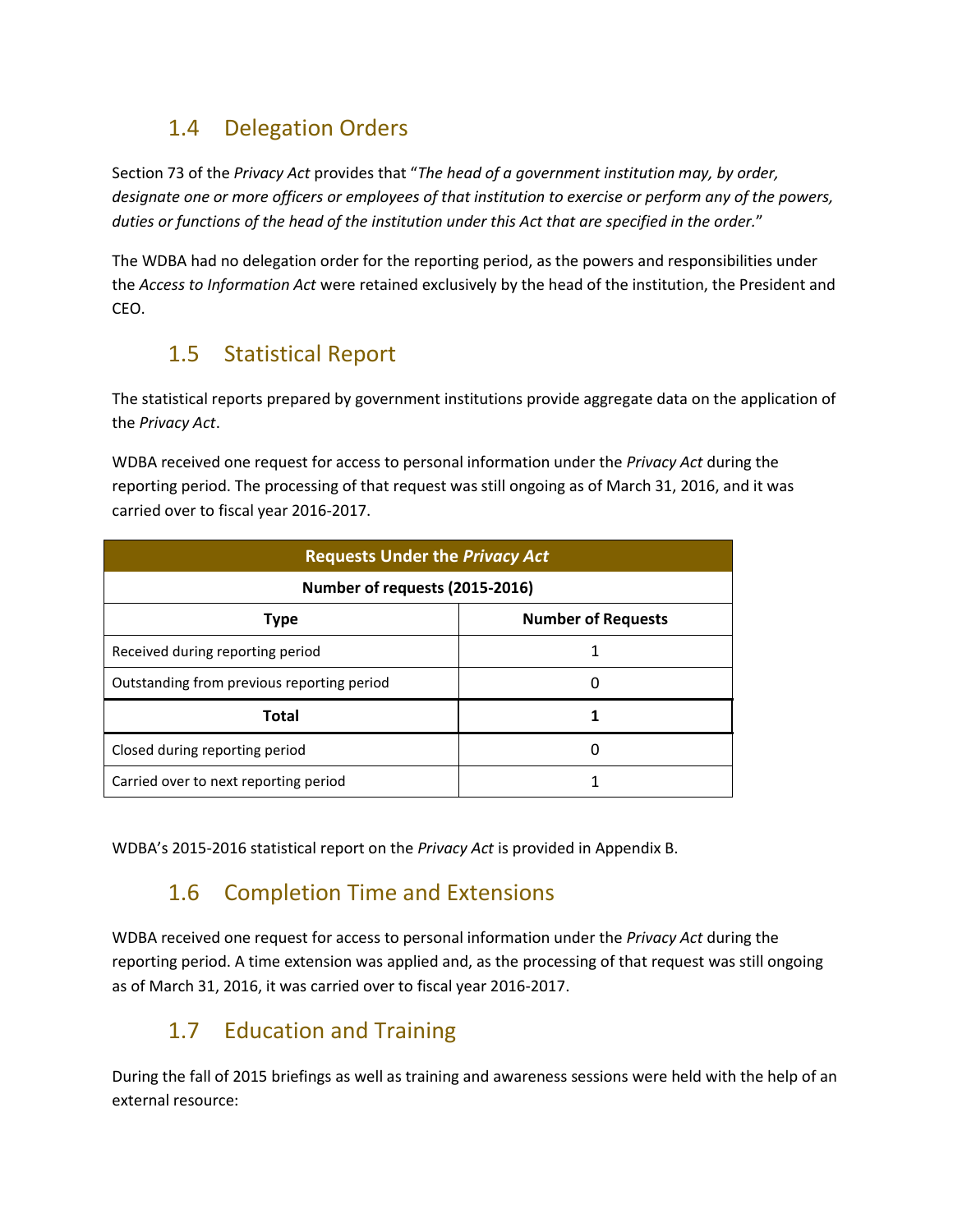- The three employees responsible for the administration of the ATIP Acts attended a comprehensive three-day training session, which covered the processing of requests for access to personal information and the processing of requests for the correction of personal information, and the interpretation and application of the exemption and exclusion provisions. The training also covered the development of a privacy management framework, the registration of personal information banks with the Treasury Board of Canada Secretariat, the conduct of privacy impact assessments, the establishment of an ATIP office as well as the obligations of WDBA as they relate to the Info Source publication, the production of statistical reports for the Treasury Board of Canada Secretariat and the annual reports to Parliament;
- A three-hour briefing was provided to the CEO and WDBA Executives to highlight their roles and responsibilities under both *Acts*. It also touched on issues of specific interest to them, such as the application of the *ATI Act* to the minutes of their meetings and the records that they create, including the status of their personal notes as defined by the Courts;
- A series of awareness sessions provided the other employees of the WDBA with a high level review of the requirements of the *ATI Act*, with an emphasis on their roles and responsibilities as they relate to the search and retrieval of records and personal information that are the subject of an access request and the formulation of recommendations on the disclosure of information. Other topics covered included the creation of records and information, the management and protection of personal information as well as the interaction between the *Privacy Act*, the *ATI Act*, information management and information security.

### 1.8 Policies, Guidelines, Procedures and Initiatives

An external resource assisted WDBA in identifying the policies and procedures that should be put in place so WDBA can fulfill its statutory obligations under the *Privacy Act* and the Treasury Board of Canada policies and directives on privacy protection, and a detailed plan was developed to have those policy instruments written and implemented during fiscal year 2016-2017.

### 1.9 Complaints, Investigations and Federal Court Cases

No complaints were made against the WDBA under the *Privacy Act* during fiscal year 2015-2016, and no audits or investigations were conducted at the WDBA by the Office of the Privacy Commissioner of Canada. There are no Court cases to report in relation to the *Privacy Act*.

### 1.10 Privacy Breaches

WDBA does not have any privacy breaches to report for fiscal year 2015-2016. That said, a Privacy Breach Policy will be developed during fiscal year 2016-2017 to respond to privacy breaches that may occur in the future.

### 1.11 Privacy Impact Assessments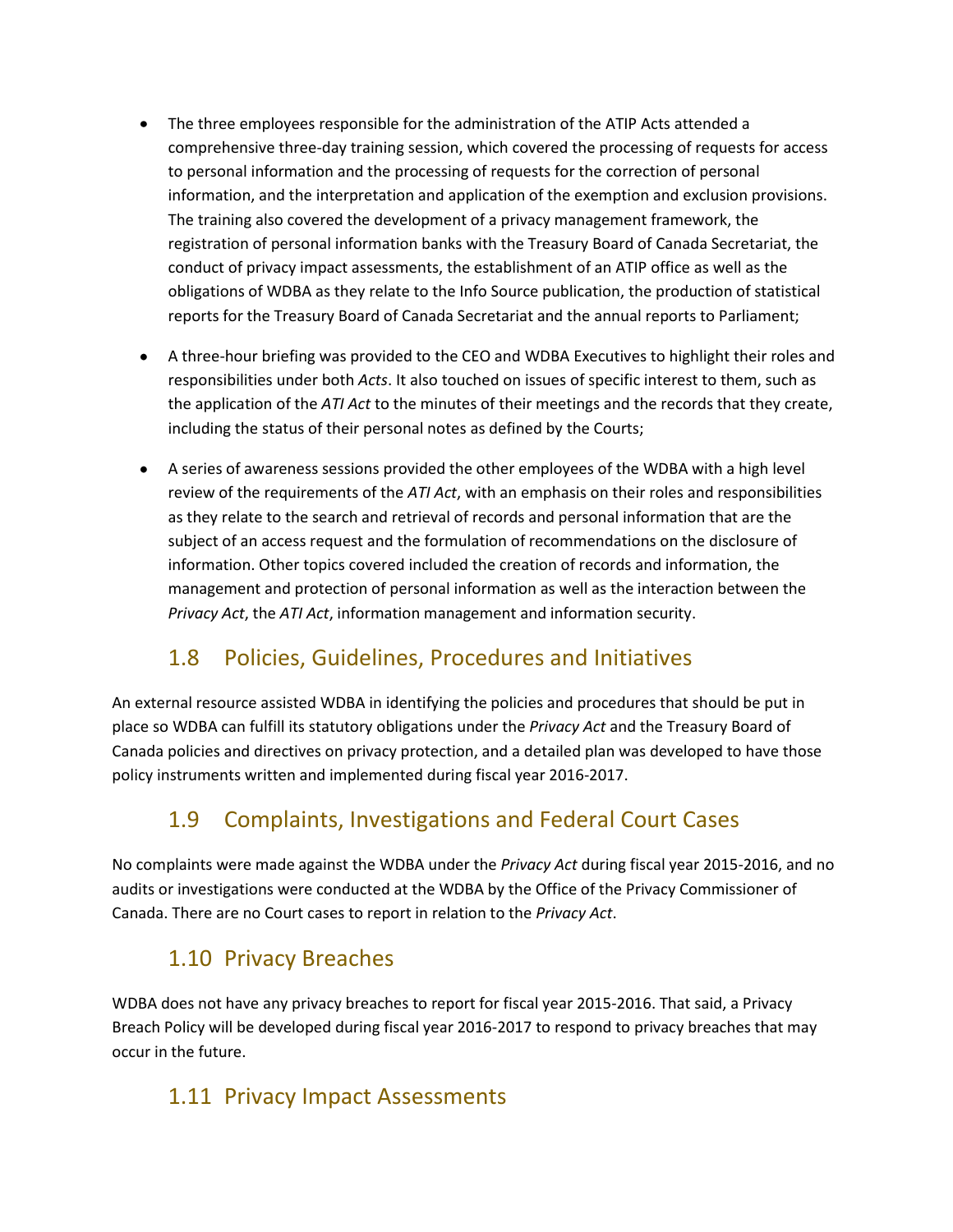The privacy impact assessment (PIA) is the component of risk management that aims to ensure compliance with the requirements of the *Privacy Act* and that the privacy rights of individuals are adequately protected by:

- The application of sound risk management principles;  $\bullet$
- The implementation of cost-effective security measures; and,
- Ensuring that all activities involving the creation, collection, use, disclosure/sharing, retention, protection and disposition of personal information are properly assessed and that the potential risks associated with those activities are properly addressed or mitigated.

The WDBA did not conduct any PIA during fiscal year 2015-2016, but plans are in place to have a core PIA conducted during fiscal year 2016-2017. Other PIAs will also be conducted as required.

### 1.12 Disclosures Under Paragraph 8(2)(m) of the *Privacy Act*

Paragraph 8(2)(*m*) allows for the disclosure of personal information when the public interest clearly outweighs any invasion of privacy or when the disclosure would benefit the individual to whom the personal information relates. There were no disclosures pursuant to paragraph 8(2)(*m*) in 2015-2016.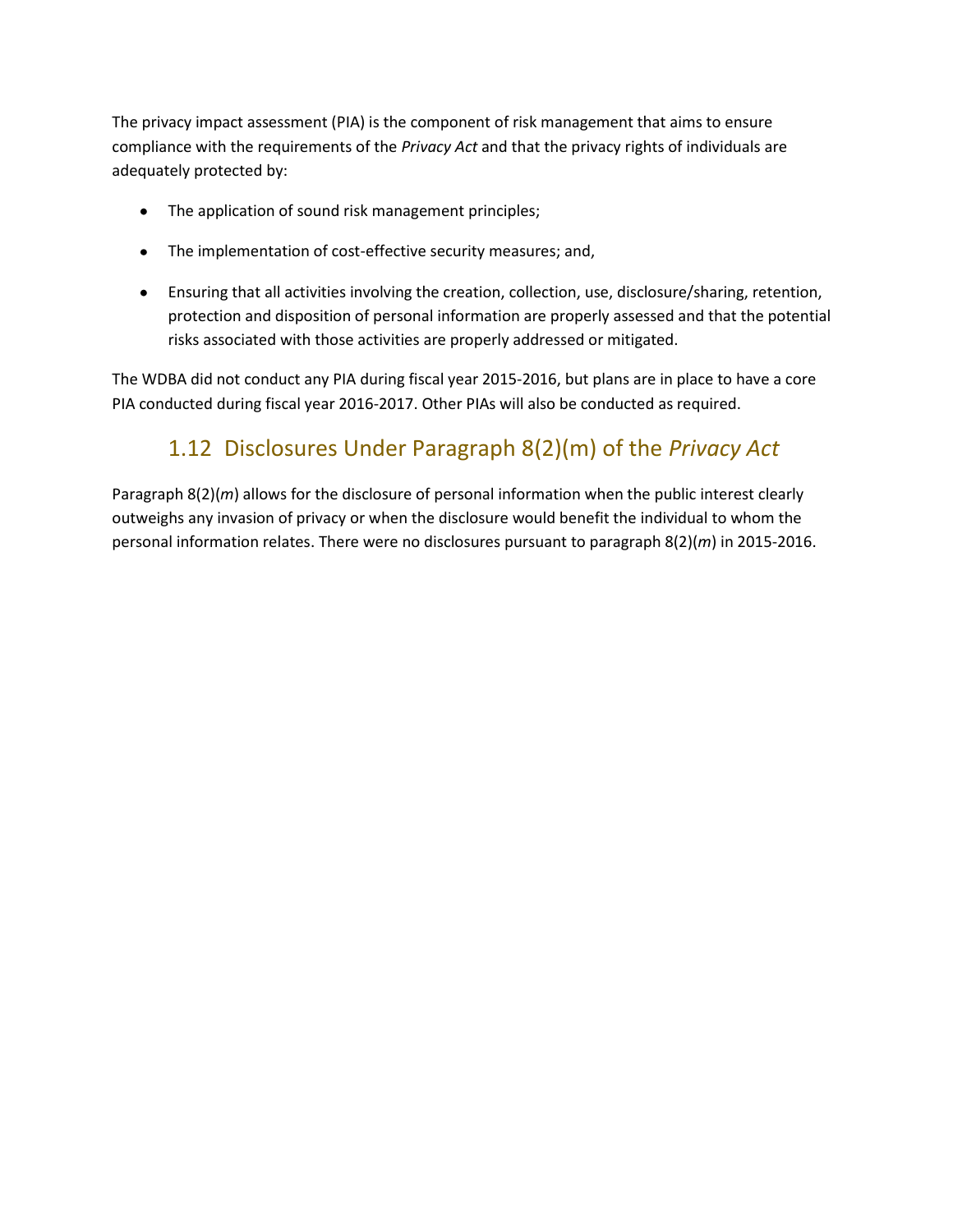# Appendix A



### **Statistical Report on the** *Privacy Act*

**Name of institution:** Windsor-Detroit Bridge Authority

**Reporting period:** 2015-04-01 to 2016-03-31

#### **Part 1: Requests Under the** *Privacy Act*

|                                            | <b>Number of Requests</b> |
|--------------------------------------------|---------------------------|
| Received during reporting period           |                           |
| Outstanding from previous reporting period |                           |
| Total                                      |                           |
| Closed during reporting period             |                           |
| Carried over to next reporting period      |                           |

#### **Part 2: Requests Closed During the Reporting Period**

#### **2.1 Disposition and completion time**

|                                          |                 |                     |                     |                      | <b>Completion Time</b> |                       |                                           |              |
|------------------------------------------|-----------------|---------------------|---------------------|----------------------|------------------------|-----------------------|-------------------------------------------|--------------|
| <b>Disposition of</b><br><b>Requests</b> | 1 to 15<br>Days | 16 to<br>30<br>Days | 31 to<br>60<br>Days | 61 to<br>120<br>Days | 121 to<br>180<br>Days  | 181 to<br>365<br>Days | <b>More</b><br>Than<br>365<br><b>Days</b> | <b>Total</b> |
| All disclosed                            | 0               | 0                   | 0                   | 0                    | 0                      | 0                     | 0                                         | 0            |
| Disclosed in part                        | $\Omega$        | $\Omega$            | 0                   | 0                    | 0                      | 0                     | 0                                         | $\Omega$     |
| All exempted                             | $\Omega$        | $\Omega$            | 0                   | $\Omega$             | $\Omega$               | 0                     | $\Omega$                                  | $\Omega$     |
| All excluded                             | $\Omega$        | $\Omega$            | 0                   | $\Omega$             | 0                      | 0                     | 0                                         | $\Omega$     |
| No records exist                         | $\Omega$        | $\Omega$            | 0                   | $\Omega$             | 0                      | 0                     | 0                                         | O            |
| Request abandoned                        | 0               | $\Omega$            | 0                   | 0                    | 0                      | 0                     | 0                                         | $\Omega$     |
| Neither confirmed nor<br>denied          | $\Omega$        | $\Omega$            | 0                   | $\Omega$             | $\Omega$               | $\Omega$              | $\Omega$                                  | ∩            |
| Total                                    | 0               | 0                   | 0                   | 0                    | 0                      | 0                     | 0                                         | 0            |

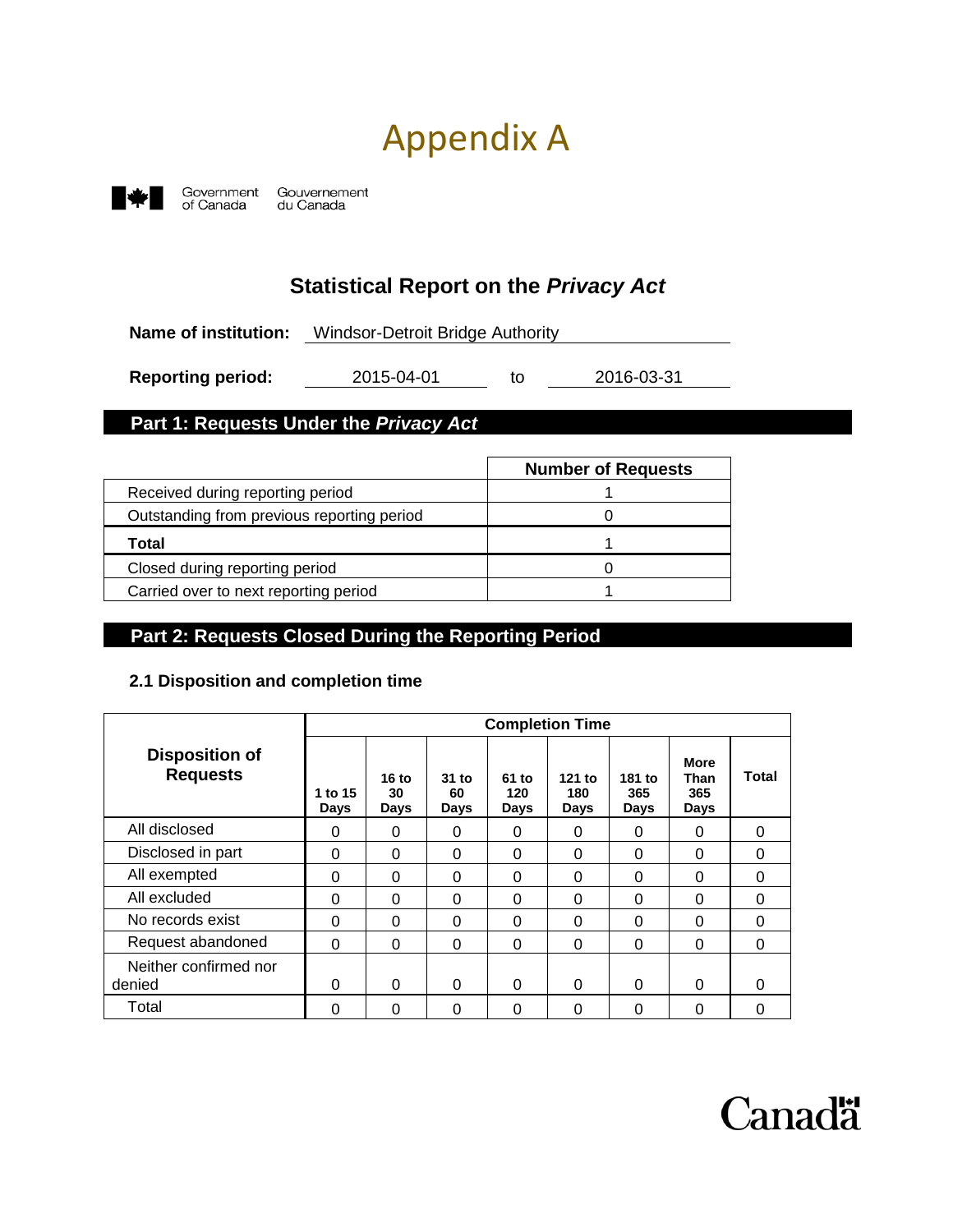#### TBS/SCT 350-63 (Rev. 2014/03)

#### **2.2 Exemptions**

| <b>Section</b> | Number of<br><b>Requests</b> | <b>Section</b> | Number of<br><b>Requests</b> | <b>Section</b> | <b>Number of</b><br><b>Requests</b> |
|----------------|------------------------------|----------------|------------------------------|----------------|-------------------------------------|
| 18(2)          | 0                            | 22(1)(a)(i)    | 0                            | 23(a)          |                                     |
| 19(1)(a)       | 0                            | 22(1)(a)(ii)   | 0                            | 23(b)          | O                                   |
| 19(1)(b)       | 0                            | 22(1)(a)(iii)  | 0                            | 24(a)          |                                     |
| 19(1)(c)       | 0                            | 22(1)(b)       | 0                            | 24(b)          |                                     |
| 19(1)(d)       | 0                            | 22(1)(c)       | 0                            | 25             |                                     |
| 19(1)(e)       | 0                            | 22(2)          | 0                            | 26             |                                     |
| 19(1)(f)       | 0                            | 22.1           | 0                            | 27             |                                     |
| 20             | 0                            | 22.2           | 0                            | 28             |                                     |
| 21             | 0                            | 22.3           | 0                            |                |                                     |

#### **2.3 Exclusions**

| <b>Section</b> | Number of<br><b>Requests</b> | <b>Section</b> | Number of<br><b>Requests</b> | <b>Section</b> | Number of<br><b>Requests</b> |
|----------------|------------------------------|----------------|------------------------------|----------------|------------------------------|
| 69(1)(a)       |                              | 70(1)          |                              | 70(1)(d)       |                              |
| 69(1)(b)       |                              | 70(1)(a)       |                              | 70(1)(e)       |                              |
| 69.1           |                              | 70(1)(b)       |                              | 70(1)(f)       |                              |
|                |                              | 70(1)(c)       |                              | 70.1           |                              |

#### **2.4 Format of information released**

| <b>Disposition</b> | <b>Paper</b> | <b>Electronic</b> | <b>Other formats</b> |
|--------------------|--------------|-------------------|----------------------|
| All disclosed      |              |                   |                      |
| Disclosed in part  |              |                   |                      |
| Total              |              |                   |                      |

#### **2.5 Complexity**

#### **2.5.1 Relevant pages processed and disclosed**

| <b>Disposition of Requests</b> | <b>Number of Pages</b><br><b>Processed</b> | <b>Number of Pages</b><br><b>Disclosed</b> | <b>Number of Requests</b> |
|--------------------------------|--------------------------------------------|--------------------------------------------|---------------------------|
| All disclosed                  |                                            |                                            |                           |
| Disclosed in part              |                                            |                                            |                           |
| All exempted                   |                                            |                                            |                           |
| All excluded                   |                                            |                                            |                           |
| Request abandoned              |                                            |                                            |                           |
| Neither confirmed nor          |                                            |                                            |                           |
| denied                         |                                            |                                            |                           |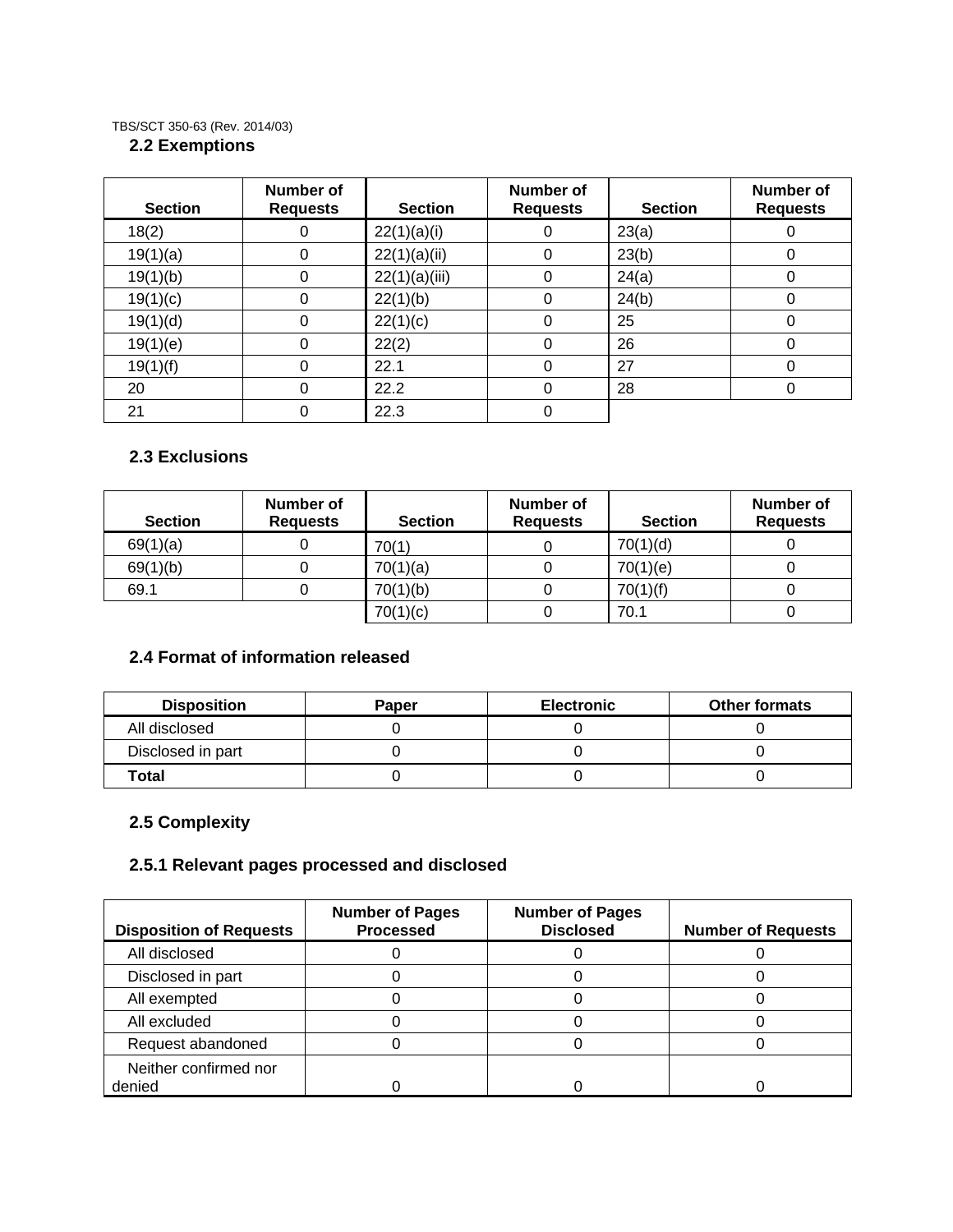|--|

#### **2.5.2 Relevant pages processed and disclosed by size of requests**

|                                           |                                        | Less Than 100<br>Pages<br><b>Processed</b> |                                        | 101-500<br>Pages<br><b>Processed</b> |                                 | 501-1000<br><b>Pages</b><br><b>Processed</b> |                                        | 1001-5000<br>Pages<br><b>Processed</b> |                                        | <b>More Than</b><br>5000<br>Pages<br><b>Processed</b> |
|-------------------------------------------|----------------------------------------|--------------------------------------------|----------------------------------------|--------------------------------------|---------------------------------|----------------------------------------------|----------------------------------------|----------------------------------------|----------------------------------------|-------------------------------------------------------|
| <b>Disposition</b>                        | <b>Number</b><br>of<br><b>Requests</b> | Pages<br><b>Disclosed</b>                  | <b>Number</b><br>of<br><b>Requests</b> | Pages<br><b>Disclosed</b>            | Number<br>of<br><b>Requests</b> | Pages<br><b>Disclosed</b>                    | <b>Number</b><br>of<br><b>Requests</b> | Pages<br><b>Disclosed</b>              | <b>Number</b><br>Ωf<br><b>Requests</b> | Pages<br><b>Disclosed</b>                             |
| All disclosed                             | 0                                      | 0                                          | $\Omega$                               | $\Omega$                             | $\Omega$                        | 0                                            | 0                                      | 0                                      | 0                                      | $\Omega$                                              |
| Disclosed in<br>part                      | 0                                      | $\Omega$                                   | $\Omega$                               | $\Omega$                             | 0                               | $\Omega$                                     | 0                                      | 0                                      | 0                                      | $\Omega$                                              |
| All exempted                              | 0                                      | $\Omega$                                   | $\Omega$                               | $\Omega$                             | $\Omega$                        | 0                                            | 0                                      | $\Omega$                               | 0                                      | $\Omega$                                              |
| All excluded                              | 0                                      | $\Omega$                                   | $\Omega$                               | 0                                    | $\mathbf 0$                     | 0                                            | 0                                      | 0                                      | 0                                      | 0                                                     |
| Request<br>abandoned                      | 0                                      | $\Omega$                                   | $\Omega$                               | $\Omega$                             | $\Omega$                        | $\Omega$                                     | 0                                      | 0                                      | 0                                      | 0                                                     |
| <b>Neither</b><br>confirmed nor<br>denied | 0                                      | $\Omega$                                   | $\Omega$                               | $\Omega$                             | $\Omega$                        | 0                                            | 0                                      | 0                                      | 0                                      | $\Omega$                                              |
| <b>Total</b>                              | $\Omega$                               | $\Omega$                                   | $\Omega$                               | $\Omega$                             | $\Omega$                        | 0                                            | 0                                      | $\Omega$                               | $\Omega$                               | $\Omega$                                              |

#### **2.5.3 Other complexities**

| <b>Disposition</b>                 | <b>Consultation</b><br><b>Required</b> | <b>Legal Advice</b><br>Sought | Interwoven<br><b>Information</b> | <b>Other</b> | <b>Total</b> |
|------------------------------------|----------------------------------------|-------------------------------|----------------------------------|--------------|--------------|
| All disclosed                      |                                        |                               |                                  | 0            |              |
| Disclosed in<br>part               | 0                                      |                               | 0                                | 0            | 0            |
| All exempted                       | 0                                      | 0                             | $\Omega$                         | 0            | 0            |
| All excluded                       | 0                                      | 0                             | 0                                | 0            | 0            |
| Request<br>abandoned               | 0                                      | 0                             | 0                                | 0            | 0            |
| Neither<br>confirmed nor<br>denied | 0                                      |                               | 0                                | 0            |              |
| <b>Total</b>                       |                                        |                               |                                  | 0            |              |

#### **2.6 Deemed refusals**

#### **2.6.1 Reasons for not meeting statutory deadline**

| Number of Requests Closed Past | <b>Principal Reason</b> |                                        |                                        |       |  |  |
|--------------------------------|-------------------------|----------------------------------------|----------------------------------------|-------|--|--|
| the Statutory Deadline         | Workload                | <b>External</b><br><b>Consultation</b> | <b>Internal</b><br><b>Consultation</b> | Other |  |  |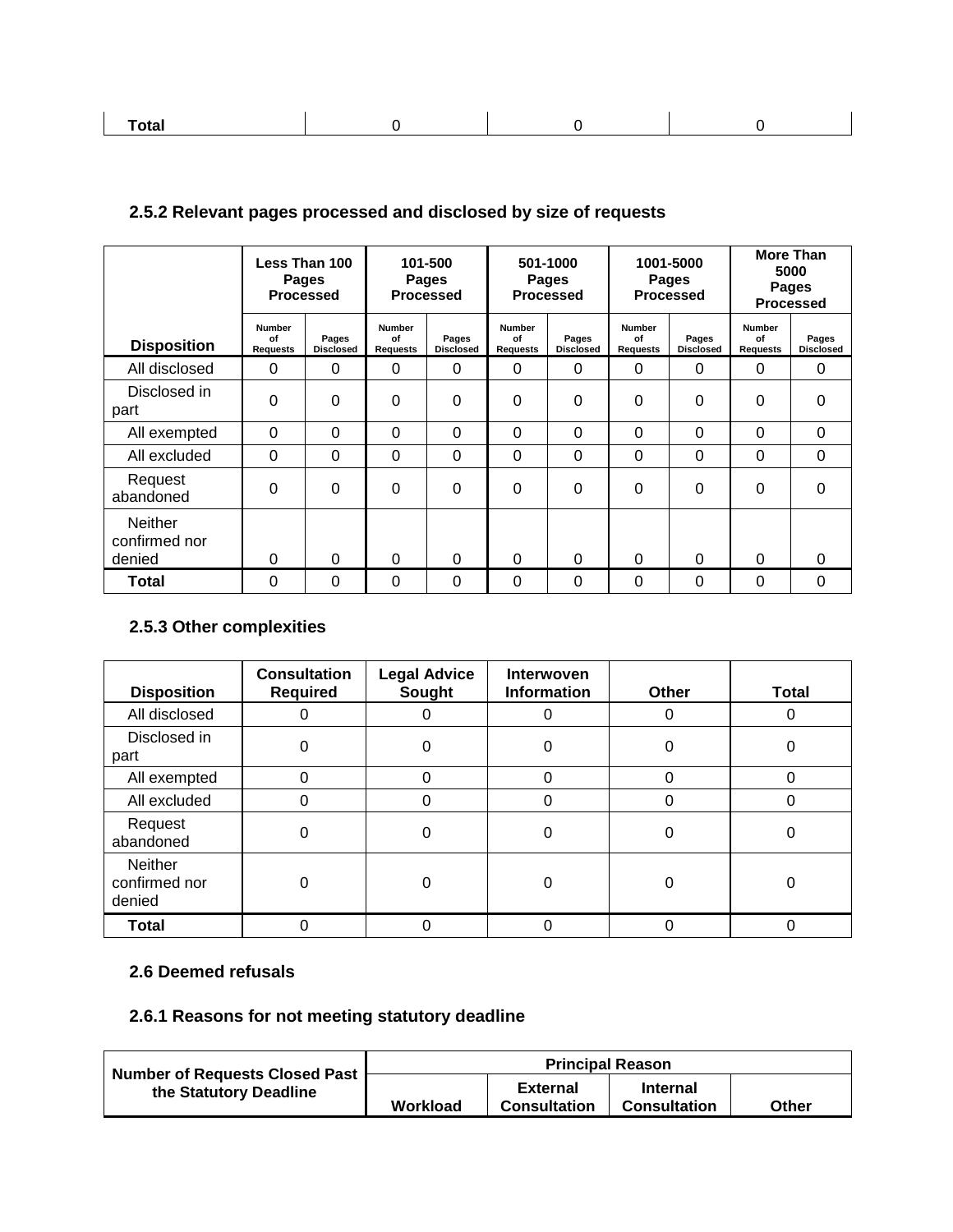|--|--|--|--|--|--|

#### **2.6.2 Number of days past deadline**

| <b>Number of Days Past</b><br><b>Deadline</b> | <b>Number of Requests</b><br><b>Past Deadline Where</b><br><b>No Extension Was</b><br>Taken | <b>Number of Requests</b><br><b>Past Deadline Where</b><br><b>An Extension Was</b><br>Taken | <b>Total</b> |
|-----------------------------------------------|---------------------------------------------------------------------------------------------|---------------------------------------------------------------------------------------------|--------------|
| 1 to 15 days                                  |                                                                                             |                                                                                             |              |
| 16 to 30 days                                 |                                                                                             |                                                                                             |              |
| 31 to 60 days                                 |                                                                                             |                                                                                             |              |
| 61 to 120 days                                |                                                                                             |                                                                                             |              |
| 121 to 180 days                               |                                                                                             |                                                                                             |              |
| 181 to 365 days                               |                                                                                             |                                                                                             |              |
| More than 365 days                            |                                                                                             |                                                                                             |              |
| Total                                         |                                                                                             |                                                                                             |              |

#### **2.7 Requests for translation**

| <b>Translation Requests</b> | Accepted | <b>Refused</b> | Total |  |  |
|-----------------------------|----------|----------------|-------|--|--|
| English to French           |          |                |       |  |  |
| French to English           |          |                |       |  |  |
| Total                       |          |                |       |  |  |

### **Part 3: Disclosures Under Subsections 8(2) and 8(5)**

| Paragraph 8(2)(e) | Paragraph 8(2)(m) | Subsection 8(5) | ™otaı |  |  |
|-------------------|-------------------|-----------------|-------|--|--|
|                   |                   |                 |       |  |  |

### **Part 4: Requests for Correction of Personal Information and Notations**

| <b>Disposition for Correction Requests Received</b> | <b>Number</b> |
|-----------------------------------------------------|---------------|
| Notations attached                                  |               |
| Requests for correction accepted                    |               |
| ⊺otal                                               |               |

#### **Part 5: Extensions**

**5.1 Reasons for extensions and disposition of requests**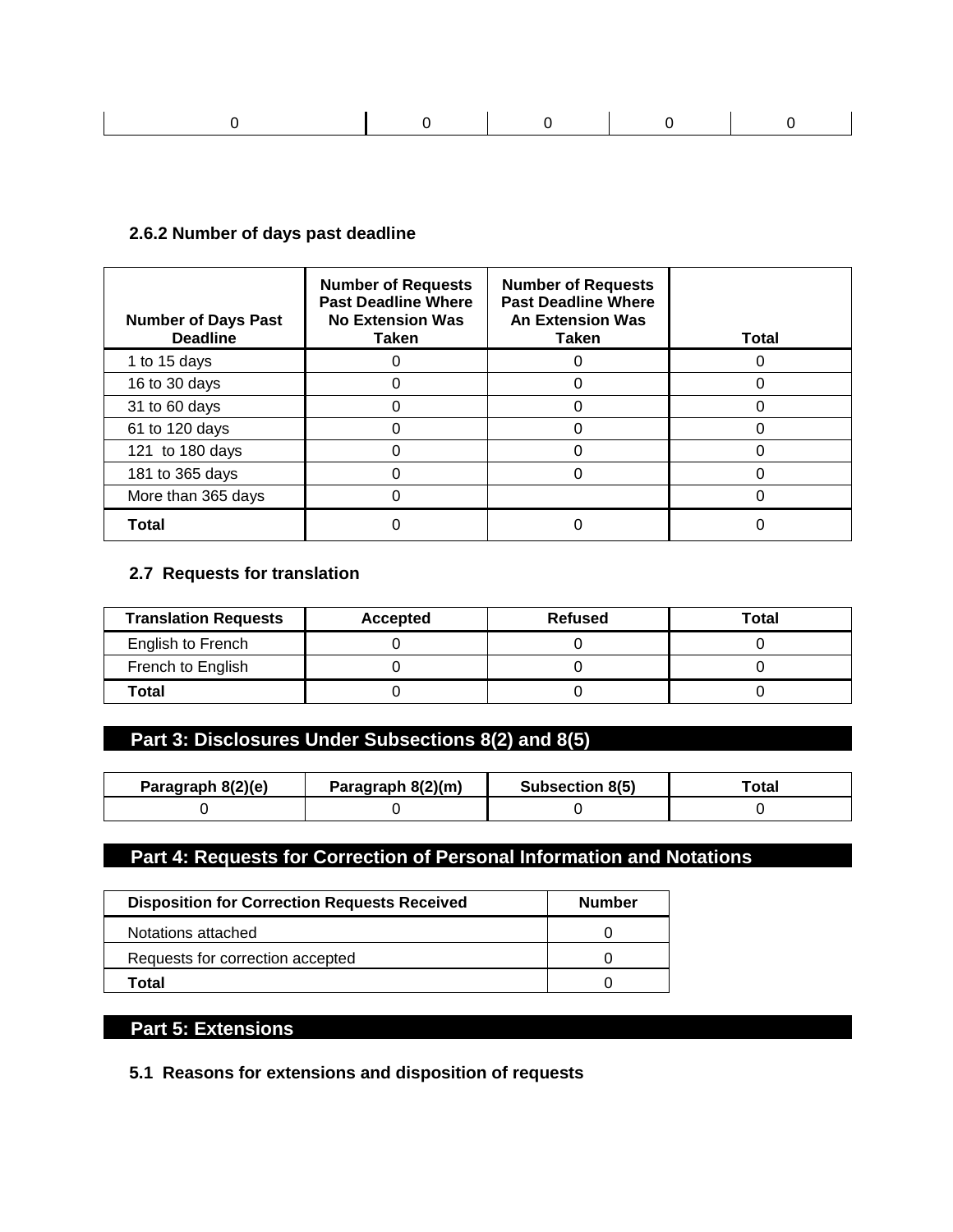|                                                                | 15(a)(i)<br>Interference | 15(a)(ii)<br>Consultation | 15(b) |                              |  |
|----------------------------------------------------------------|--------------------------|---------------------------|-------|------------------------------|--|
| <b>Disposition of Requests Where</b><br>an Extension Was Taken | With<br>Operations       | <b>Section 70</b>         | Other | Translation or<br>Conversion |  |
| All disclosed                                                  |                          |                           | C     |                              |  |
| Disclosed in part                                              |                          |                           |       |                              |  |
| All exempted                                                   |                          |                           | C     |                              |  |
| All excluded                                                   |                          | Ω                         |       |                              |  |
| No records exist                                               |                          |                           |       |                              |  |
| Request abandoned                                              |                          |                           | C     |                              |  |
| <b>Total</b>                                                   |                          |                           |       |                              |  |

#### **5.2 Length of extensions**

|                             | 15(a)(i)<br>Interference | 15(a)(ii)<br>Consultation | 15(b)        |                         |  |
|-----------------------------|--------------------------|---------------------------|--------------|-------------------------|--|
| <b>Length of Extensions</b> | with<br>operations       | <b>Section 70</b>         | <b>Other</b> | Translation<br>purposes |  |
| 1 to 15 days                | υ                        | U                         | U            |                         |  |
| 16 to 30 days               |                          |                           |              |                         |  |
| Total                       |                          |                           |              |                         |  |

### **Part 6: Consultations Received From Other Institutions and Organizations**

#### **6.1 Consultations received from other Government of Canada institutions and other organizations**

| <b>Consultations</b>                              | Other<br>Government of<br>Canada<br><b>Institutions</b> | Number of<br>Pages to<br><b>Review</b> | <b>Other</b><br><b>Organizations</b> | Number of<br>Pages to<br><b>Review</b> |
|---------------------------------------------------|---------------------------------------------------------|----------------------------------------|--------------------------------------|----------------------------------------|
| Received during the reporting<br>period           | 0                                                       | 0                                      | 0                                    | 0                                      |
| Outstanding from the previous<br>reporting period |                                                         | 0                                      | 0                                    |                                        |
| <b>Total</b>                                      |                                                         | 0                                      | O                                    |                                        |
| Closed during the reporting<br>period             | 0                                                       | 0                                      | 0                                    | O                                      |
| Pending at the end of the<br>reporting period     |                                                         | 0                                      | 0                                    |                                        |

#### **6.2 Recommendations and completion time for consultations received from other Government of Canada institutions**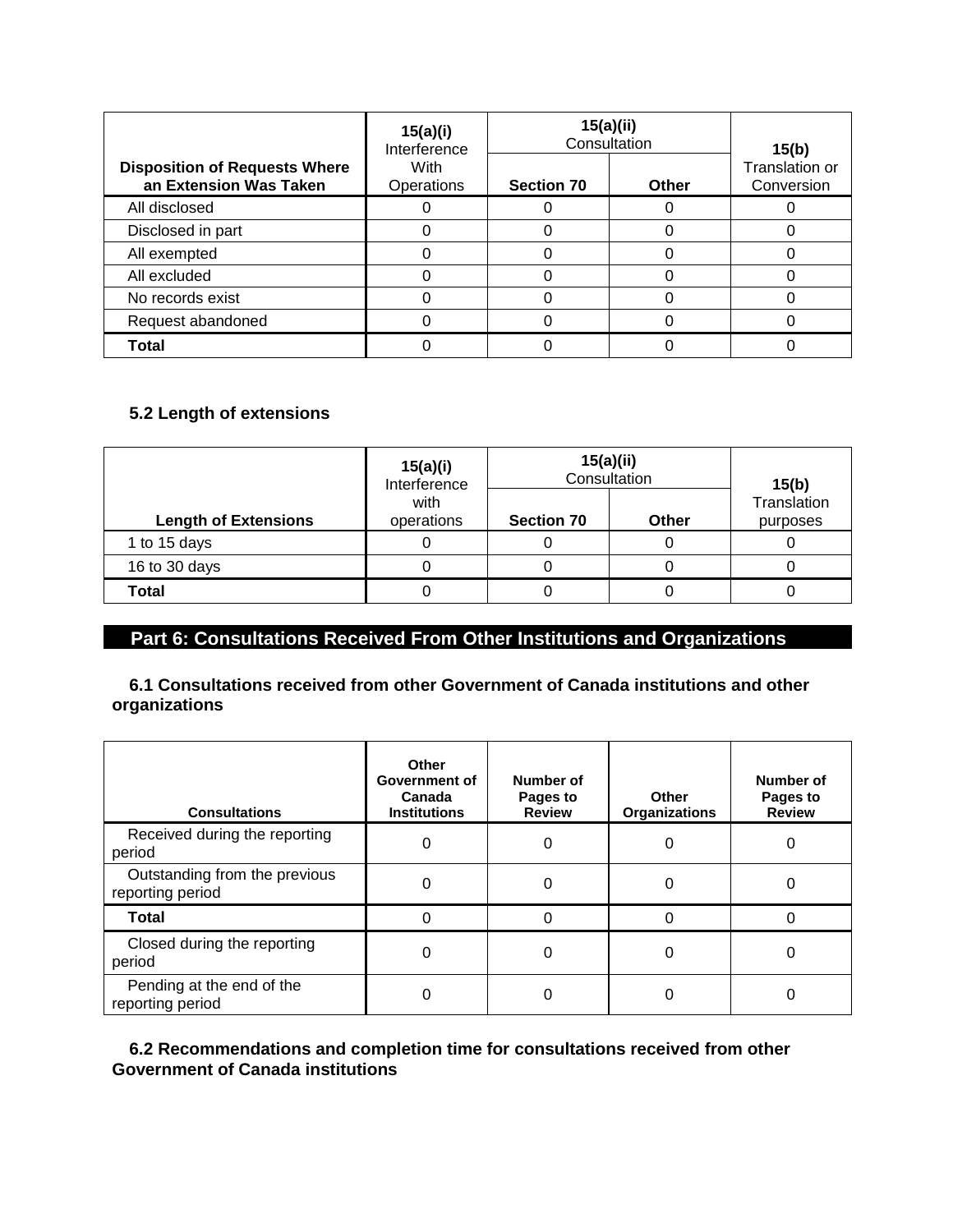|                           |                           |                            |                       |                      |                              | <b>Number of Days Required to Complete Consultation Requests</b> |                                    |          |
|---------------------------|---------------------------|----------------------------|-----------------------|----------------------|------------------------------|------------------------------------------------------------------|------------------------------------|----------|
| <b>Recommendation</b>     | 1 to<br>15<br><b>Days</b> | 16 to<br>30<br><b>Days</b> | $31$ to<br>60<br>Days | 61 to<br>120<br>Days | 121<br>to 180<br><b>Days</b> | 181 to<br>365<br>Days                                            | <b>More</b><br>Than<br>365<br>Days | Total    |
| All disclosed             | 0                         | $\Omega$                   | $\Omega$              | 0                    | $\Omega$                     | $\Omega$                                                         | 0                                  | 0        |
| Disclosed in part         | $\Omega$                  | $\Omega$                   | $\Omega$              | 0                    | $\Omega$                     | $\Omega$                                                         | 0                                  | $\Omega$ |
| All exempted              | $\Omega$                  | $\Omega$                   | $\Omega$              | 0                    | $\Omega$                     | $\Omega$                                                         | $\Omega$                           | $\Omega$ |
| All excluded              | $\Omega$                  | $\Omega$                   | $\Omega$              | 0                    | $\Omega$                     | $\Omega$                                                         | 0                                  | $\Omega$ |
| Consult other institution | $\Omega$                  | $\Omega$                   | $\Omega$              | $\Omega$             | $\Omega$                     | $\Omega$                                                         | 0                                  | $\Omega$ |
| Other                     | $\Omega$                  | $\Omega$                   | $\Omega$              | 0                    | $\Omega$                     | $\Omega$                                                         | 0                                  | 0        |
| Total                     | $\Omega$                  | $\Omega$                   | $\Omega$              | 0                    | $\Omega$                     | $\Omega$                                                         | 0                                  | 0        |

#### **6.3 Recommendations and completion time for consultations received from other organizations**

|                           |                    |                            |                       |                      |                       | Number of days required to complete consultation requests |                                           |          |
|---------------------------|--------------------|----------------------------|-----------------------|----------------------|-----------------------|-----------------------------------------------------------|-------------------------------------------|----------|
| <b>Recommendation</b>     | 1 to<br>15<br>Days | 16 to<br>30<br><b>Days</b> | $31$ to<br>60<br>Days | 61 to<br>120<br>Days | 121<br>to 180<br>Days | 181 to<br>365<br><b>Ddays</b>                             | <b>More</b><br>Than<br>365<br><b>Days</b> | Total    |
| All disclosed             | 0                  | 0                          | $\Omega$              | 0                    | 0                     | 0                                                         | 0                                         | O        |
| Disclosed in part         | 0                  | $\Omega$                   | $\Omega$              | $\Omega$             | $\Omega$              | $\Omega$                                                  | $\Omega$                                  | $\Omega$ |
| All exempted              | 0                  | $\Omega$                   | $\Omega$              | $\Omega$             | 0                     | $\Omega$                                                  | $\Omega$                                  | $\Omega$ |
| All excluded              | 0                  | $\Omega$                   | $\Omega$              | $\Omega$             | 0                     | $\Omega$                                                  | $\Omega$                                  | $\Omega$ |
| Consult other institution | 0                  | $\Omega$                   | $\Omega$              | $\Omega$             | 0                     | $\Omega$                                                  | $\Omega$                                  | $\Omega$ |
| Other                     | 0                  | $\Omega$                   | $\Omega$              | $\Omega$             | $\Omega$              | $\Omega$                                                  | 0                                         | $\Omega$ |
| <b>Total</b>              | 0                  | $\Omega$                   | $\Omega$              | $\Omega$             | 0                     | $\Omega$                                                  | 0                                         | 0        |

### **Part 7: Completion Time of Consultations on Cabinet Confidences**

#### **7.1 Requests with Legal Services**

|                       | Fewer Than 100<br>101-500 Pages<br><b>Pages</b><br><b>Processed</b><br><b>Processed</b> |                           |                                 | 501-1000<br>Pages<br><b>Processed</b> |                          | 1001-5000<br>Pages<br><b>Processed</b> |                                        | More than 5000<br><b>Pages</b><br><b>Processed</b> |                          |                           |
|-----------------------|-----------------------------------------------------------------------------------------|---------------------------|---------------------------------|---------------------------------------|--------------------------|----------------------------------------|----------------------------------------|----------------------------------------------------|--------------------------|---------------------------|
| <b>Number of Days</b> | <b>Number</b><br>οf<br><b>Requests</b>                                                  | Pages<br><b>Disclosed</b> | <b>Number</b><br>οf<br>Requests | Pages<br><b>Disclosed</b>             | Number<br>οf<br>Requests | Pages<br><b>Disclosed</b>              | <b>Number</b><br>οf<br><b>Requests</b> | Pages<br><b>Disclosed</b>                          | Number<br>οf<br>Requests | Pages<br><b>Disclosed</b> |
| 1 to 15               | 0                                                                                       | 0                         | 0                               | 0                                     | 0                        | 0                                      | 0                                      | 0                                                  | 0                        | 0                         |
| 16 to 30              | 0                                                                                       | 0                         | 0                               | 0                                     | 0                        | 0                                      | 0                                      | $\Omega$                                           | 0                        | 0                         |
| 31 to 60              | 0                                                                                       | $\Omega$                  | 0                               | $\Omega$                              | 0                        | 0                                      | 0                                      | $\Omega$                                           | 0                        | 0                         |
| 61 to 120             | 0                                                                                       | 0                         | 0                               | 0                                     | 0                        | 0                                      | 0                                      | $\Omega$                                           | 0                        | 0                         |
| 121 to 180            | 0                                                                                       | $\Omega$                  | 0                               | 0                                     | 0                        | 0                                      | 0                                      | 0                                                  | 0                        | 0                         |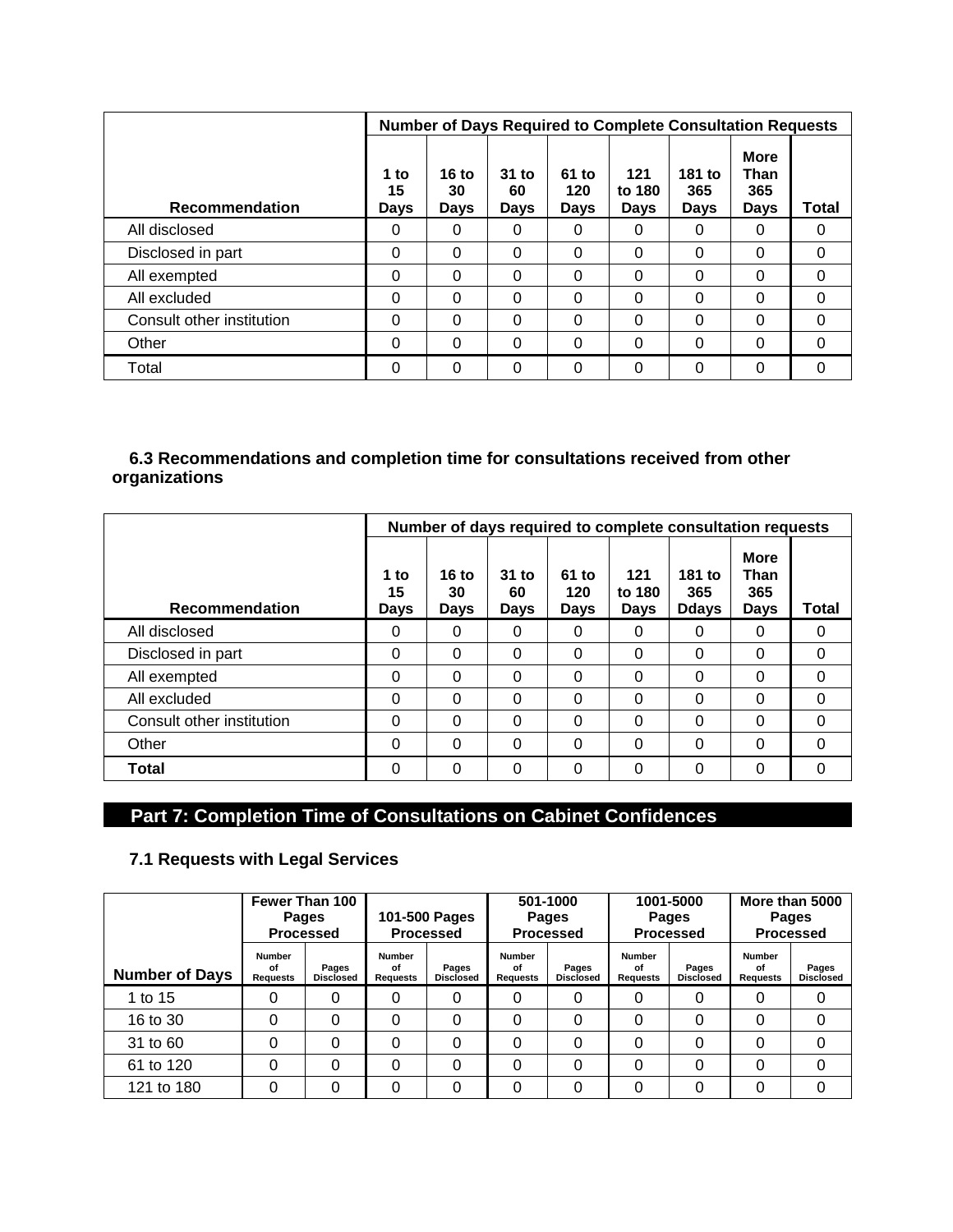| 181 to 365    |  |  |  |  |  |
|---------------|--|--|--|--|--|
| More than 365 |  |  |  |  |  |
| <b>Total</b>  |  |  |  |  |  |

#### **7.2 Requests with Privy Council Office**

|                       |                                        | Fewer Than 100<br><b>Pages</b><br><b>Processed</b> |                                        | 101-500 Pages<br><b>Processed</b> |                                        | 501-1000<br>Pages<br><b>Processed</b> |                                        | 1001-5000<br>Pages<br><b>Processed</b> |                          | More than 5000<br>Pages<br><b>Processed</b> |  |
|-----------------------|----------------------------------------|----------------------------------------------------|----------------------------------------|-----------------------------------|----------------------------------------|---------------------------------------|----------------------------------------|----------------------------------------|--------------------------|---------------------------------------------|--|
| <b>Number of Days</b> | <b>Number</b><br>of<br><b>Requests</b> | Pages<br><b>Disclosed</b>                          | <b>Number</b><br>of<br><b>Requests</b> | Pages<br><b>Disclosed</b>         | <b>Number</b><br>of<br><b>Requests</b> | Pages<br><b>Disclosed</b>             | <b>Number</b><br>of<br><b>Requests</b> | Pages<br><b>Disclosed</b>              | Number<br>Ωf<br>Requests | Pages<br><b>Disclosed</b>                   |  |
| 1 to 15               | 0                                      | 0                                                  | 0                                      | 0                                 | 0                                      | 0                                     | 0                                      | 0                                      | 0                        | 0                                           |  |
| 16 to 30              | 0                                      | $\Omega$                                           | $\Omega$                               | $\Omega$                          | $\Omega$                               | 0                                     | 0                                      | 0                                      | 0                        | $\Omega$                                    |  |
| 31 to 60              | 0                                      | $\Omega$                                           | $\Omega$                               | $\Omega$                          | $\Omega$                               | 0                                     | 0                                      | 0                                      | 0                        | $\Omega$                                    |  |
| 61 to 120             | 0                                      | $\Omega$                                           | $\Omega$                               | $\Omega$                          | $\Omega$                               | 0                                     | 0                                      | 0                                      | 0                        | $\Omega$                                    |  |
| 121 to 180            | 0                                      | $\Omega$                                           | $\Omega$                               | $\Omega$                          | $\Omega$                               | 0                                     | 0                                      | 0                                      | 0                        | 0                                           |  |
| 181 to 365            | 0                                      | $\Omega$                                           | $\Omega$                               | $\Omega$                          | $\Omega$                               | 0                                     | 0                                      | 0                                      | 0                        | $\Omega$                                    |  |
| More than 365         | $\Omega$                               | $\Omega$                                           | $\Omega$                               | $\Omega$                          | $\Omega$                               | 0                                     | 0                                      | 0                                      | $\Omega$                 | $\Omega$                                    |  |
| Total                 | 0                                      | $\Omega$                                           | $\Omega$                               | $\Omega$                          | 0                                      | 0                                     | 0                                      | 0                                      | $\Omega$                 | $\Omega$                                    |  |

### **Part 8: Complaints and Investigations Notices Received**

| <b>Section 31</b> | <b>Section 33</b> | <b>Section 35</b> | <b>Court action</b> | ™otal |
|-------------------|-------------------|-------------------|---------------------|-------|
|                   |                   |                   |                     |       |

#### **Part 9: Privacy Impact Assessments (PIAs)**

**Number of PIA(s)** completed 0

### **Part 10: Resources Related to the** *Privacy Act*

#### **10.1 Costs**

| <b>Expenditures</b>               | Amount  |  |
|-----------------------------------|---------|--|
| <b>Salaries</b>                   | \$2,135 |  |
| Overtime                          | \$0     |  |
| <b>Goods and Services</b>         | \$3,390 |  |
| • Professional services contracts | \$3,390 |  |
| $\cdot$ Other                     | \$0     |  |
| Total                             | \$5,525 |  |